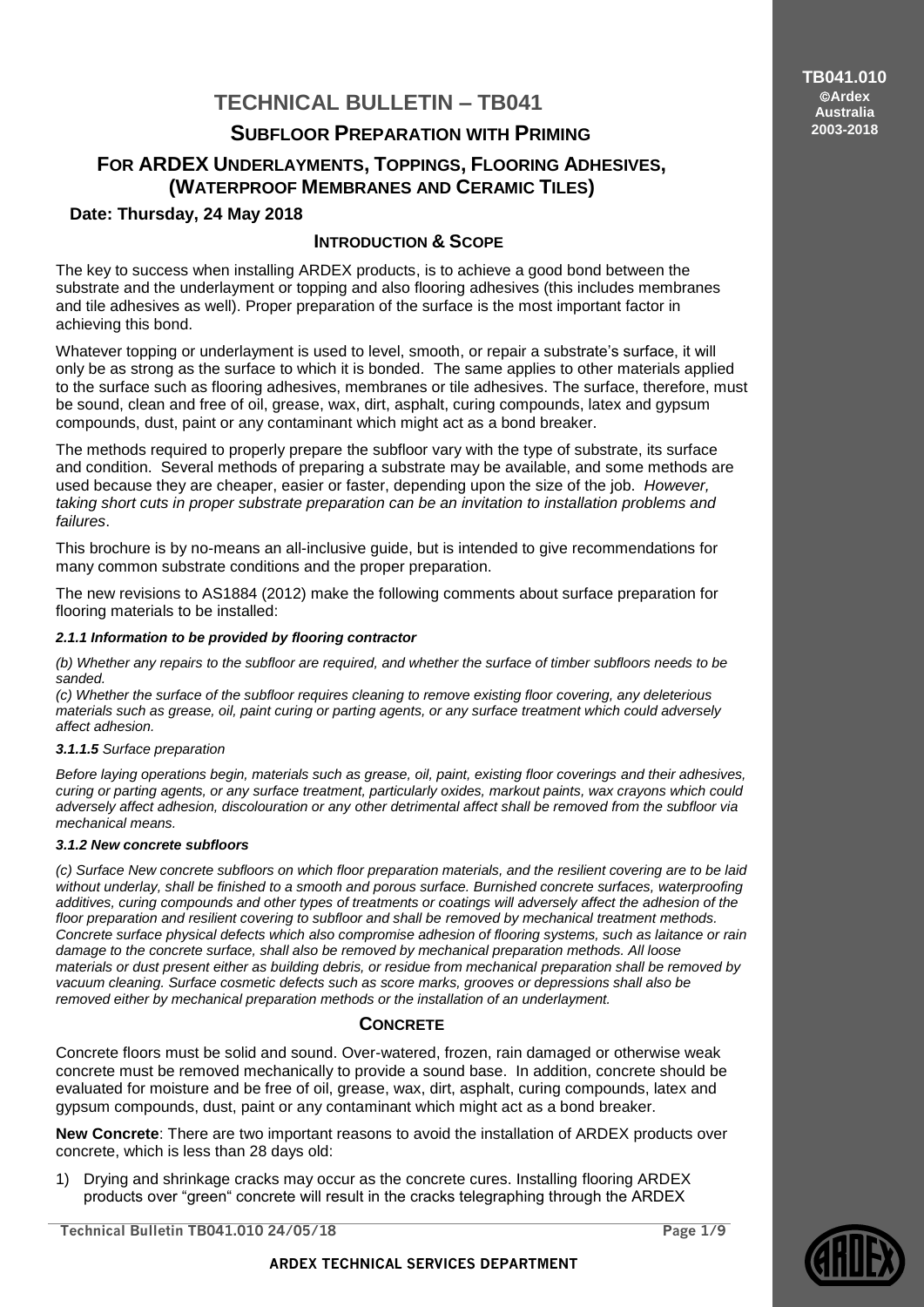underlayment as they develop in the concrete. To avoid this, allow the concrete to cure a minimum of 28 days and repair any cracks before proceeding with the installation of the ARDEX material.

NOTE: Some selected tile adhesives can be applied after seven days.

2) ARDEX primers must be installed over a completely dry surface to assure proper bonding. Under many conditions, concrete may not be free of excess moisture before 28 days.

**Caution:** *ARDEX primers, underlayments, toppings and adhesives are not vapour barriers and will allow free passage of moisture*.

#### **Power-trowelled (burnished) concrete/Hi-strength concrete greater than 35 MPa.**

Burnished concrete finishes, Hi-strength concrete greater than 35 MPa including post tensioned, suspended concrete, off-form concrete etc, represent a finish that is extremely dense (non-porous) and with no surface profile. Adhesion to these concrete finishes without mechanical preparation is questionable. It is recommended to remove the glazed/dense surface finish to provide a roughened open porous matrix of the concrete.

#### **Forced Drying.**

If forced drying of the concrete slab is used, care must be taken that no oils are present in the air source as these can contaminate the drying surface.

Also, if entire rooms are heated by salamanders or other heaters using fossil fuels, the exhaust must be vented. This will prevent carbon dioxide from combining with calcium hydroxide in fresh concrete which can form a weak layer of calcium carbonate on the surface by a process known as carbonation. If carbonation does occur, the floor must be mechanically re-prepared.

#### **Curing Compounds.**

The vast majority of curing compounds are *bond breakers*, which will inhibit the ability of an underlayment or topping, flooring adhesive, membrane or tile adhesive to bond to the concrete substrate. They can also affect the drying curing times.

Regardless of the type of curing compound used, including dissipating curing compounds, these materials must be completely removed prior to proceeding with the installation of the flooring system.

NOTE: Where Ardex WPM300 is used as a curing compound, system can be applied over this material in accordance relevant product recommendations.

#### **Acrylic Sealers.**

Acrylic sealers can oxidize and flake off from exposure to ultraviolet light and air. Although acrylic sealers may not contain bond-breaking oils, waxes, resins or rubbers, a good bond cannot be guaranteed and complete removal is required.

**Laitance, Weak Surface Areas, Frozen, Frost-Damaged or Overworked Concrete.** These surfaces are unsuitable for flooring systems and any signs of spalling, scaling, delamination, crumbling or laitance must be removed down to solid, clean concrete. A hammer or heavy instrument should be used to sound out weak, hollow and unsound material.



The concrete surface has a layer of laitance which needs to be removed back to the sound material underneath.



**Technical Bulletin TB041.010 24/05/18 Page 2/9**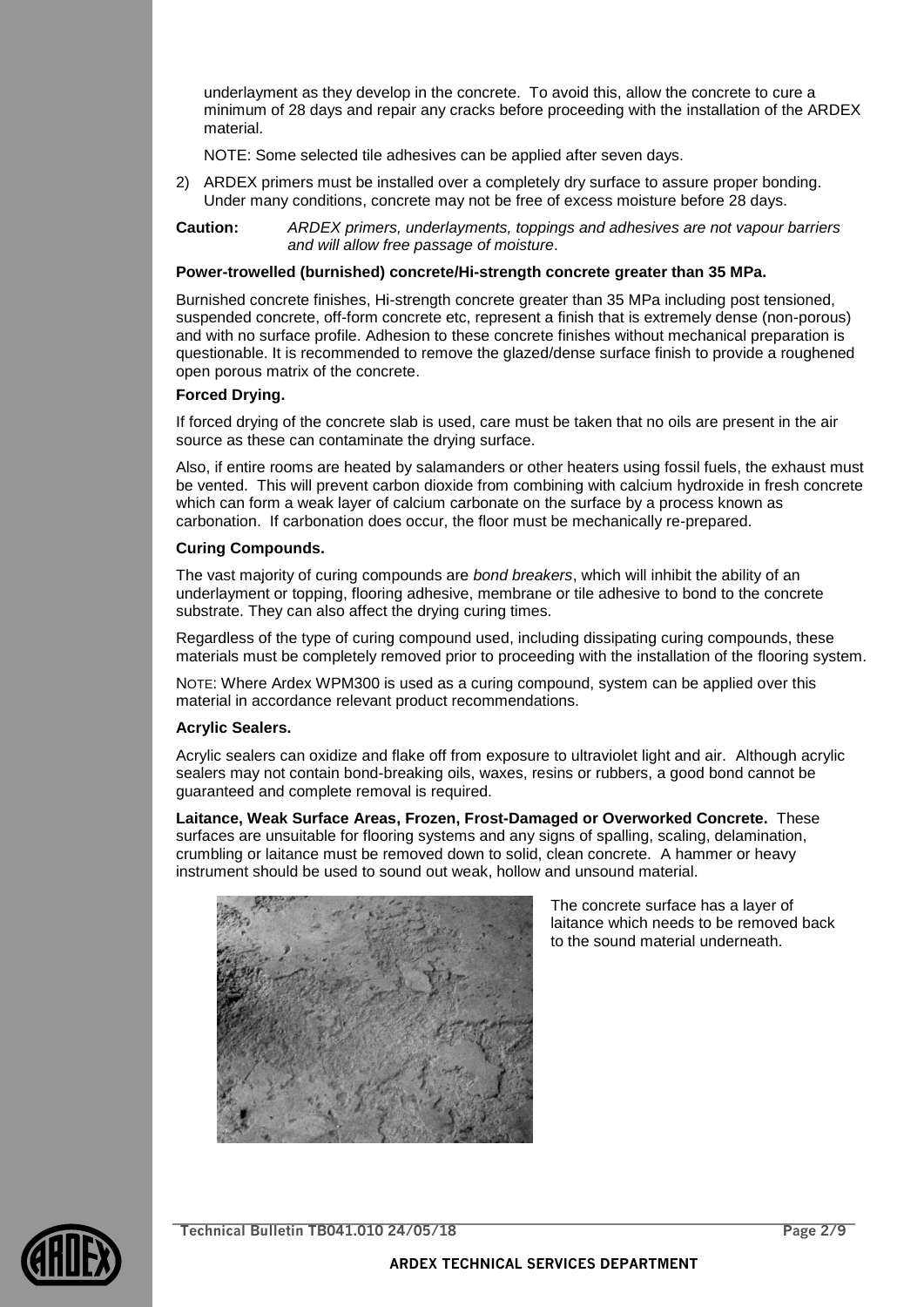#### **Contaminated Concrete.**

All oil, grease, wax, dirt, chemicals, asphalt, latex and gypsum compounds, dust, paint, or any contaminant which might act as a bond breaker must be completely removed before installing a flooring system.

Failure to remove these contaminants is the most common cause of flooring materials de-bonding from the sub-surface.





Examples of contamination: The left picture shows site contamination including old toppings, and oily residues on a concrete surface. The right picture shows contamination found on the rear face of a sample of underlayment that had de-bonded from the subfloor due to lack of surface preparation.

#### **Oil and Grease.**

Cementitious flooring materials and membranes will not bond to a concrete substrate, which is contaminated with oil or grease. Trace amounts of oil will prevent a good bond and result in the topping de-bonding.

Chemical methods may be successful at removing oil if it has not penetrated too deeply, however the material used to remove the oil or grease may itself leave a contaminant behind. To remove any doubt, the substrate should be mechanically cleaned down to sound, solid, uncontaminated concrete.

#### **Asphalt and Tar-Based Residues.**

Although quite different in composition, both asphalt and coal tar-based residues on concrete substrates pose their own threats to the performance of flooring system. Roofing asphalt is often found on concrete roof decks upon which new floors are to be built. Tar products can also be found as a contaminant in these roof type renovation projects, as well as in the adhesive used on old wood block floors in warehouses and factories.

All asphalt and coal tar-based materials found on concrete substrates must be completely removed by mechanical means down to clean, sound, solid concrete prior to the installation of any flooring system.

#### **Lightweight Concrete.**

Structural lightweight, pre-cast light weight panel and lightweight screeds, vary greatly in density and compressive strength. Lightweight aggregate, vermiculite, gypsum, perlite and other lightweight fill materials are typically used in this category of insulating concrete.

Lightweight insulating concrete subfloors are typically used for sound or thermal insulation. These materials are not structural, have low compressive strengths, and exhibit soft weak surfaces. Whilst Ardex has recommendations for engineered AAC products such as CSR-Hebel Powerpanel™, other lightweight substrates are often not suitable for the installation of ARDEX underlayments or toppings, as they do not provide a solid, structural surface, which can serve as a substrate.

As the condition and composition of light weight concrete varies greatly, we always recommend the installation of test areas to determine the suitability of the installation for the intended use and to ensure that the lightweight concrete has cohesive integrity to remain bonded within itself.

#### **Magnesium Oxychloride based toppings ('Magnesite')**

These toppings which were typically installed as sound proofing and as a light weight underlayment, are totally unsuitable as a subfloor for ARDEX toppings, tile adhesives or liquid membranes. This

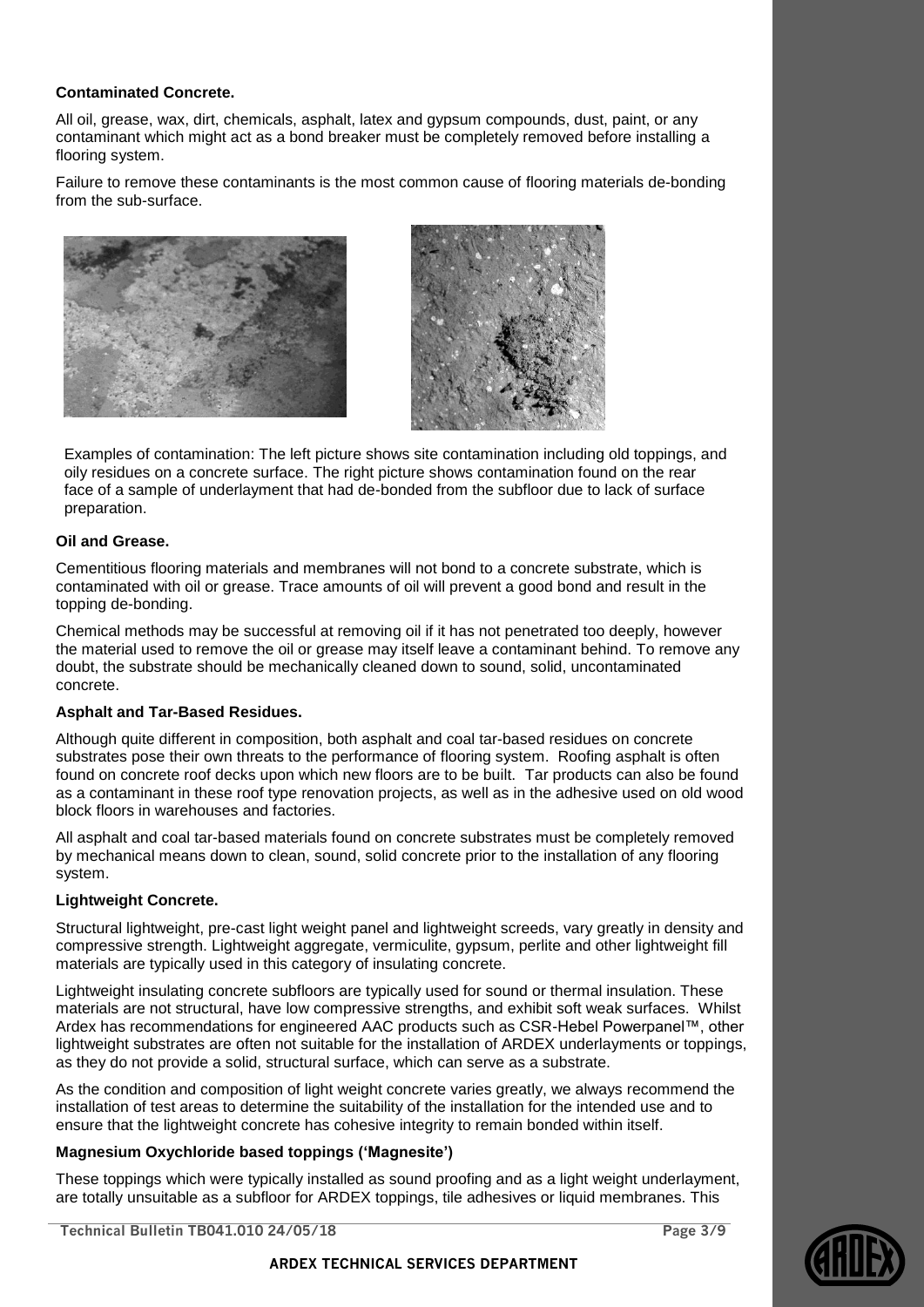type of material must be completely removed prior to the application of any ARDEX product. For more information refer to Ardex Technical Bulletin TB078.

#### **Old Adhesive residues.**

This is a common source of surface contamination and *it is necessary to remove them entirely from the substrate* before a flooring system is installed. This can easily be achieved by mechanical means.

It is not uncommon for an installer to be encouraged to apply toppings over old adhesives. To provide a primer or system to adequately bond to most of these compounds isn't the problem, but you are then relying on the standard of the previous preparation, the bond strength of the old adhesive and of course the cohesive strength, in itself, of the adhesive or coating. The risk of the old adhesive (coating) lifting from the substrate or indeed splitting within itself can sometimes be very high depending on the type of floor covering, the environment and usage.

Certain products can have a high surface tension, putting enormous pressure on the old adhesive such as parquetry. Some adhesives, such as the old bituminous types (Black Jack) may be reactivated by the new adhesive and in time cause underlayment and subsequent floor covering to de-bond.

*Ardex Arditex NA can be applied over old residues if there is no option to remove the contaminants however, this application is entirely dependent on the condition of the bond of the old adhesive, and the quality of the workmanship. A minimum of 3mm of Arditex must be applied to minimise the risk of any new adhesives re-activating the old residues with the risk of the whole surface debonding. Refer to Ardex Technical Bulletin TB200 for specific advice on this application***.**

In summary, the best course of action is to remove old adhesive residues. Refer to Ardex Technical Bulletin TB037 for specific examples relating to problems with old residues.

#### **Rain damaged concrete.**

Concrete which has been effected by rain prior to cure must be mechanically prepared back to the sound underlying material. The rain damage concrete is mechanically very weak and can de-bond under traffic loadings, and may be weak enough to fail when tensile strain from the drying topping is applied.

#### **RECOMMENDED METHODS OF PREPARING CONCRETE SUBSTRATES**

The best way to remove any contamination in a concrete substrate is by an approved mechanical method. Mechanical cleaning removes the contaminant and the concrete to which it is adhered leaving only a clean, sound and solid surface behind.

#### **ARDEX recommends that all concrete substrate preparation proceeds using one or more of the following mechanical methods: shotblasting, scarifying, diamond grinding/shaving, sandblasting, scabbling (bush hammering) and chiselling**.

Formally AS1884-2012 defines mechanical as,

#### *1.3.15 Mechanical means*

*'Mechanical means' is the process of surface preparation performed by application of applied physical forces to the substrate surfaces to remove contamination. For the purposes of installations on concrete this refers to the use of diamond grinders, scarifiers and captive shot blasters. For smaller areas this can include chippers and nail gun type scabblers. When installations are to be performed on timber floors 'mechanical means' refers to floor sanders. Regardless of the means used the final process in a mechanical preparation is vacuum cleaning.*

*Initial treatment* can include processes such as degreasing and high pressure water blasting to remove surface oils and grease, however these contaminants can penetrate deeper into the surface and shall be followed up by mechanical methods. Please note, when water blasting is used, the floor becomes 'wet' which either requires the concrete to dry again, or that a moisture barrier will be required.

Mechanical abrasion methods such as scarifying, scabbling and chiselling are aggressive methods, which are recommended to remove unsound areas. Diamond grinding/shaving can also be effective but are slow for large areas. Sandblasting is an excellent method of cleaning weak surface areas, if environmental restrictions permit its use.

One of the most cost-effective methods of removing a wide variety of contaminants from a large area of concrete is to use shotblasting. Using different sizes of steel "shot", a shotblast machine can remove a variety of sealers, coatings, curing compounds and other contaminants quickly and effectively, leaving behind a surface which is ready to receive the specified underlayment or topping.



**Technical Bulletin TB041.010 24/05/18 Page 4/9**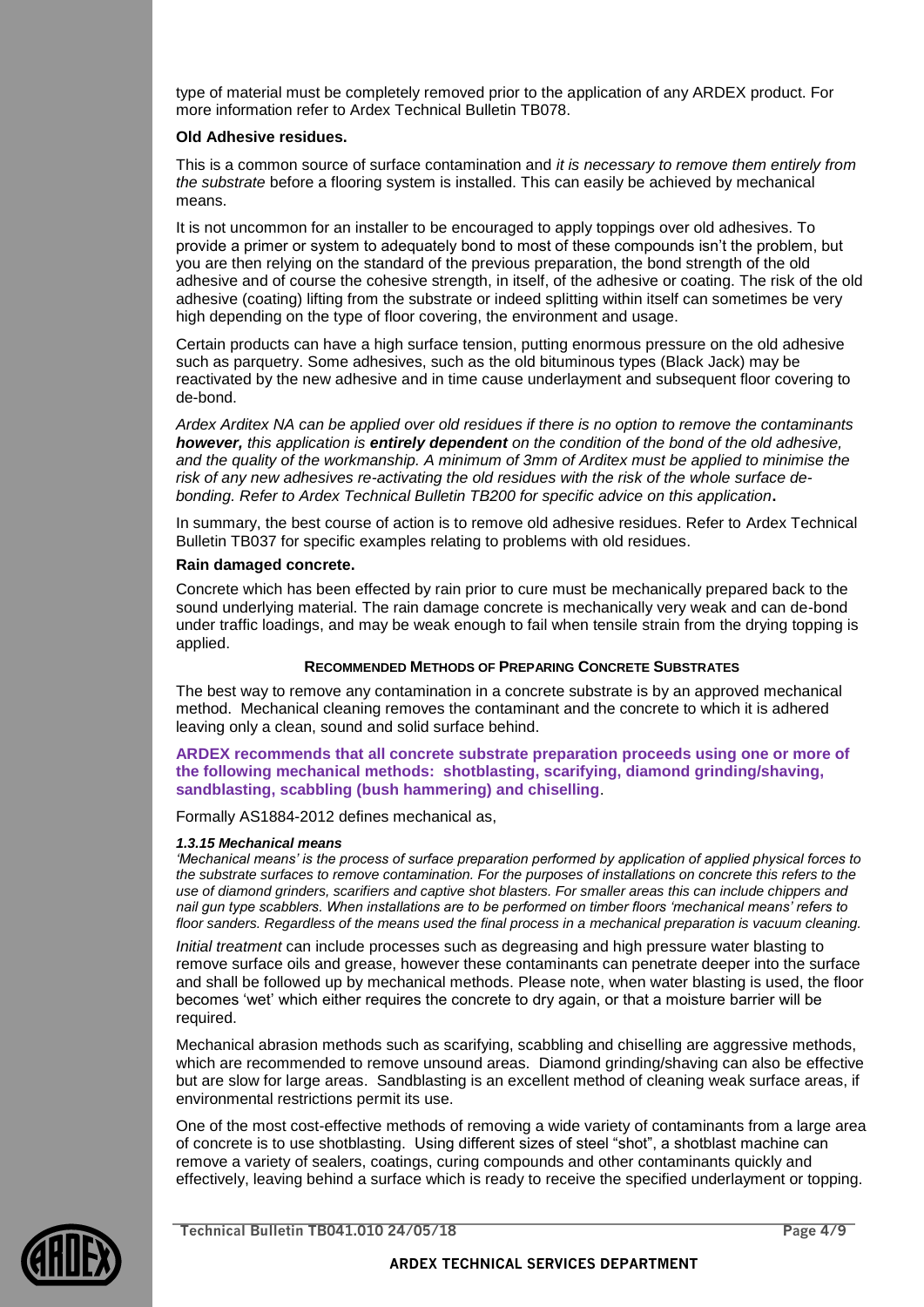Removal must be deep enough to eliminate all penetrated contaminants. Suggested cleaning & preparation methods in line with the American publication, "International Concrete Repair Institute Guideline No. 310.R2-2013" (formerly No. 03732-1997 <https://www.icri.org/store/ViewProduct.aspx?id=5569335>,) will provide a surface profile of between CSP3 to CSP7 (CSP=concrete surface profile).

The objective of preparation is to produce an open porous concrete matrix suitable for the flooring system. Porosity can be checked by observing absorption of water droplets placed on the concrete surface. If the water spreads out and is absorbed the surface can be considered porous, but if it remains a bead the surface is non-porous and further preparation is required.



Typical examples of surfaces treated by diamond grinding.

The preferred profiles for Ardex underlayments with the minimum CSP3 on the left. The recommended maximum is CSP7, but can go to CSP9.

| The following table gives approximate CSP ratings for different methods (from ICRI 312.R2 Table 7.2) |                                 |            |            |            |            |            |            |            |            |            |
|------------------------------------------------------------------------------------------------------|---------------------------------|------------|------------|------------|------------|------------|------------|------------|------------|------------|
| Surface preparation                                                                                  | <b>Concrete Surface Profile</b> |            |            |            |            |            |            |            |            |            |
| methods                                                                                              | <b>CSP</b>                      | <b>CSP</b> | <b>CSP</b> | <b>CSP</b> | <b>CSP</b> | <b>CSP</b> | <b>CSP</b> | <b>CSP</b> | <b>CSP</b> | <b>CSP</b> |
|                                                                                                      |                                 | 2          | 3          | 4          | 5          | 6          |            | 8          | 9          | 10         |
| <b>Detergent Scrubbing</b>                                                                           |                                 |            |            |            |            |            |            |            |            |            |
| Low pressure water                                                                                   |                                 |            |            |            |            |            |            |            |            |            |
| cleaning                                                                                             |                                 |            |            |            |            |            |            |            |            |            |
| Grinding                                                                                             |                                 |            |            |            |            |            |            |            |            |            |
| Acid etching                                                                                         |                                 |            |            |            |            |            |            |            |            |            |
| Needle scaling                                                                                       |                                 |            |            |            |            |            |            |            |            |            |
| Abrasive blasting                                                                                    |                                 |            |            |            |            |            |            |            |            |            |
| Shotblasting                                                                                         |                                 |            |            |            |            |            |            |            |            |            |
| High and Ultra                                                                                       |                                 |            |            |            |            |            |            |            |            |            |
| pressure water jetting                                                                               |                                 |            |            |            |            |            |            |            |            |            |
| Scarifying                                                                                           |                                 |            |            |            |            |            |            |            |            |            |
| Scabbling                                                                                            |                                 |            |            |            |            |            |            |            |            |            |
| Handheld concrete                                                                                    |                                 |            |            |            |            |            |            |            |            |            |
| breaker                                                                                              |                                 |            |            |            |            |            |            |            |            |            |

Green = preferred methods, Blue = other acceptable methods for *specific* purposes, Red = not recommended

**METHODS TO AVOID**

## **Acid Washing (Acid Etching).**

This method is not recommended because it is difficult to control and to fully remove the residue and properly neutralise the acid. Further, the acid can penetrate into the porous concrete and chemically react with the cement, thus affecting the long-term integrity of the concrete. Acid washing will not satisfactorily remove grease and oil.

The only recommended usage for this method is to correct the pH of concrete where highly alkaline conditions may be present, or the surface has been treated with reactive silicates or silica sols (see also Ardex Technical Bulletin TB082).

## **Paint Solvents & Adhesive Removers and solvents.**

All types of solvents should be avoided and their use will drive oil, grease and other contaminants further into the concrete. These contaminants can be released back to the surface at a later time. Physically removing oil-contaminated concrete is the only sure way to ensure a clean substrate.

**Technical Bulletin TB041.010 24/05/18 Page 5/9**

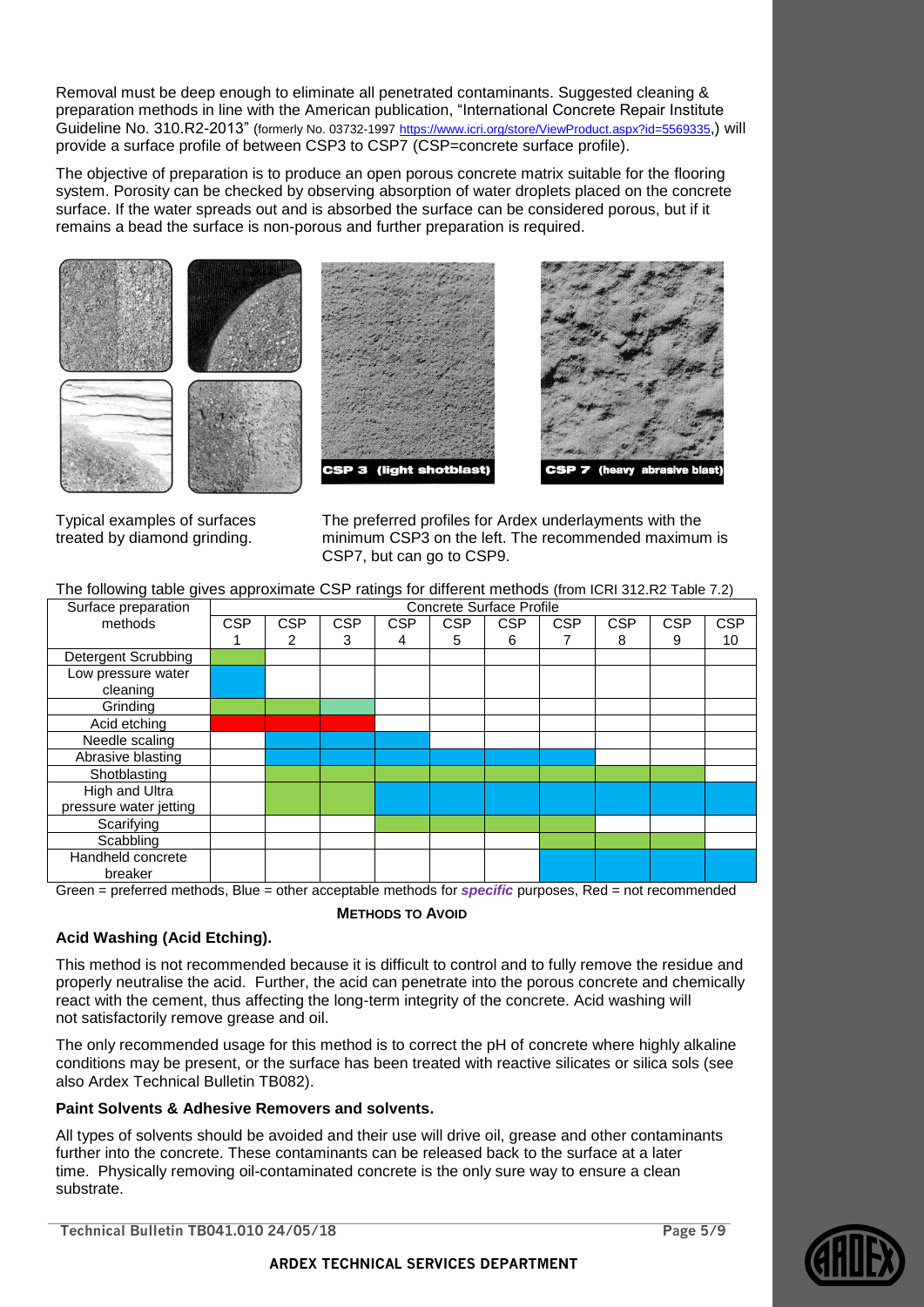Flammable and volatile solvents also carry risks associated with fires and possible chronic or acute toxic effects. They are commonly restricted on job sites due to OH&S Regulations and Trade Union safety rules.

#### **Sweeping Compounds.**

Sweeping compounds can leave an oily or waxy film on the surface of the concrete and their use can create a bond-breaking layer, which will result in a flooring system failure. Using a dry clean broom sweep and thoroughly vacuum the surface prior to placing any floor system.

#### **CRACKS AND JOINTS**

Crack Repair: All cracks in new and old concrete should be repaired to inhibit their ability to reflect or telegraph up into the surface of a bonded floor system. However, it is still possible that some cracks will reflect into the surface. In most cases, these are small, hairline cracks do not pose a threat to the performance of the underlayment, topping or floor covering to be installed.

Large **dormant** cracks such as those typically found due to settlement or in control joints can be cleaned out, opened up with a crack chaser where necessary, and patched with a suitable cementitious patching compound such as ARDEX A45, ARDEX A46 or even FEATHER FINISH.

If cracking is active, structural defects must be remedied before attempting repairs. Consult with an engineer on the project or request the services of a structural concrete repair professional to deal with cracking repair methods such as gravity filling small cracks (1mm max. width) with epoxy. If the crack is larger or extends entirely through the concrete slab, the use of epoxy injection following manufacturer's instructions is often recommended, or epoxy filling with steel pins. Ardex crack repair products ARDEX RA54, RA56 and RA88, RA142, RA144 or RA146 and ARDEX Crack Lock™ can be used for crack repair; ARDEX RA88, 142, 144 and 146 are epoxies, and also RA56 can be used also, all with broadcast sand over the resin and underneath the smoothing cements.

NOTE: Where cracks are present in a subfloor, the risk of transference and show through on decorative or feature floors (i.e. ARDEX Pandomo, ARDEX PC-T or ARDEX K80) can be significant.

Expansion or Isolation joints: Such joints are designed into the building and their integrity must be maintained. Do not install any topping or underlayment product over a joint which is designed to allow differential movement between concrete pours. AS1884-2012 says,

#### *4.2 GENERAL INSTALLATION PROCEDURES*

*(f) Floor coverings shall not be laid over structural expansion joints or construction joints. THEREFORE CONTINUE ALL MOVING JOINTS IN THE SLAB UP THROUGH THE UNDERLYAMENT OR TOPPING*.

#### **WOODEN SUBFLOORS**

Although the preparation required on the surface of wooden subfloors is the same for any type of 'wood' substrate, a distinction must be made with regard to the suitability of certain types of wooden substrates for the product proposed to be installed.

For applications requiring a self-levelling underlayment such as ARDEX ARDITEX NA, the subfloor must be a minimum of  $\frac{3}{4}$ " – 18mm tongue and groove APA-rated Type 1 exterior exposure plywood. Refer to Ardex Technical Bulletin TB015.

Solid hardwood flooring such as 20mm stripwood is also acceptable as a substrate and can be used with mesh re-inforced ARDEX K15M (See Ardex Technical Bulletin TB016). The wood subfloor must be structurally sound and solid, fixed securely and must conform to local building codes. To provide a solid base, re-nail all boards or plywood panels exhibiting movement. Open joints should be filled with ARDEX FEATHER FINISH.

Uneven wooden subfloors both T&G and particleboard may be pre-levelled with ARDITEX NA prior to installation of the underlay boards. ARDITEX NA Self-Smoothing Cement is also ideal for smoothing or levelling of uneven structural timber flooring prior to the installation of carpet floor coverings.

The surface of any type if suitable wooden subfloor must be clean and free of all oil, grease, wax, dirt, varnish, shellac, or any contaminant which might act as a bond breaker. **Sand the wooden subfloor, using a coarse abrasive, to remove all foreign matter and "protective coatings" to provide a clean mechanically sound surface.** A commercial drum sander can be used to sand larger areas.

*Vacuum all dust and debris thoroughly to remove it*.



**Technical Bulletin TB041.010 24/05/18 Page 6/9**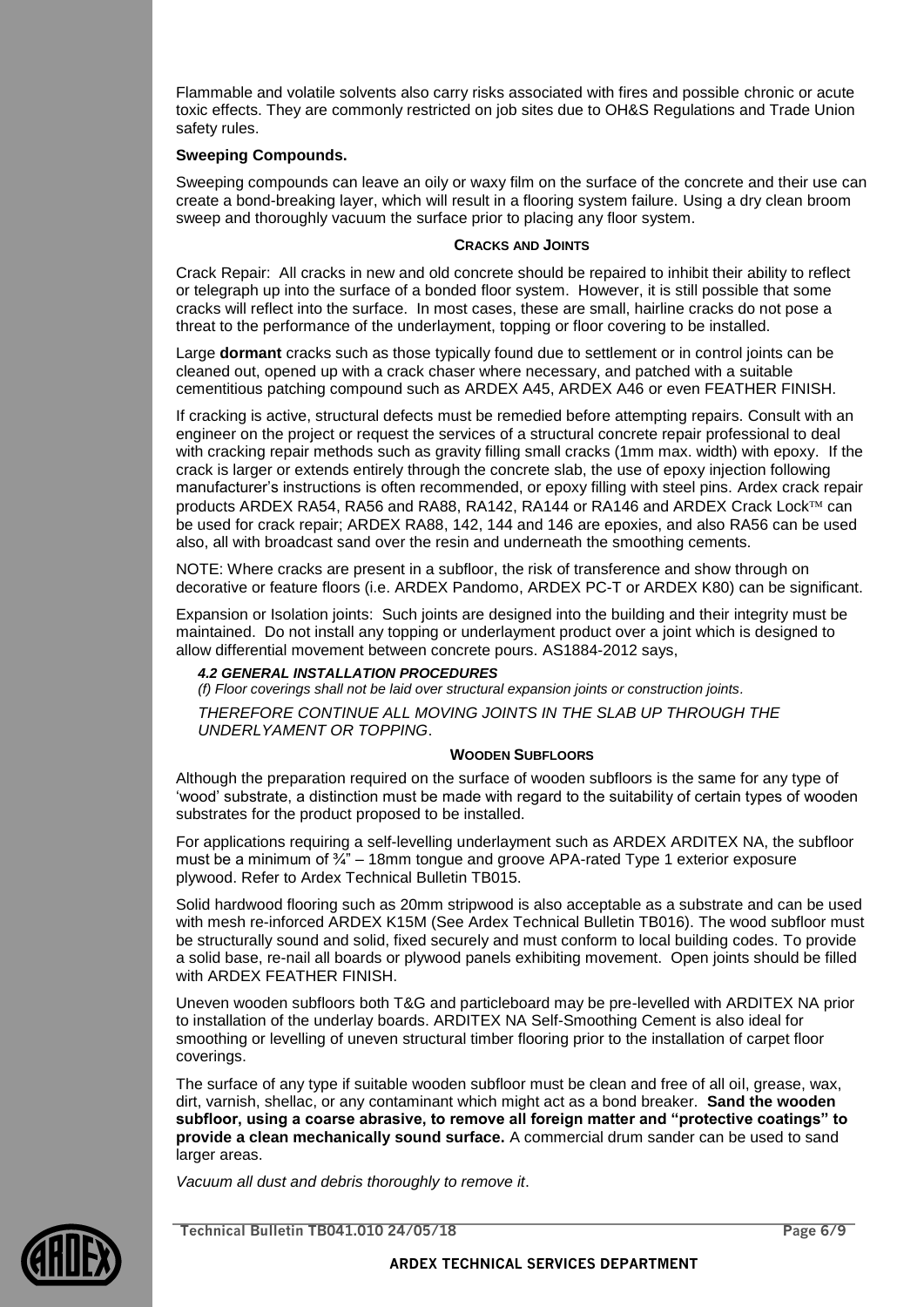Do not use solvents, strippers or cleaners to remove contamination from the surface of the wood. *Only clean, bare wood is a suitable surface*. If contamination exists which cannot be effectively removed, an overlay of  $\frac{1}{2}$ " – 12mm plywood may be used as an alternative to complete removal and replacement of the wood.

There are a variety of other types of manufactured wooden subfloors which are recommended by flooring manufactures for certain grades or types of floor covering. Masonite, M.D.F. Board\* and certain plywoods, and other types of wood composites may be recommended as being suitable to receive a certain manufacturer's flooring. If the manufacturer of the finished goods approves that substrate as being suitable, and the surface requires smoothing or flash patching, ARDEX FEATHER FINISH can be used over any type of wood. The installation of the underlay board must be performed in strict accordance with the manufacturer's written instructions. Do not use ARDEX FEATHER FINISH as a short cut to bypass specific installation instructions such as sanding the surface of the underlay board unless the manufacturer permits the use of a skimcoat product.

*\*Masonite and MDF are unsuitable substrates for the installation of liquid smoothing cements and toppings, waterproof membranes and ceramic tile adhesives. Installation of tiles to timber floors is covered in Ardex Technical Bulletin TB168 and FC oversheeted timber floors in TB218.*

#### **NON POROUS SUBSTRATES**

Smooth, dense and solid substrates such as; ceramic and quarry tile, natural stone, cementitious and epoxy terrazzo, and solidly bonded epoxy coatings can be smoothed with an ARDEX underlayment prior to the installation of new flooring (and can also be tiled over), refer to Ardex Technical Bulletins TB017 and TB117.

The surface of these substrates must be clean and free of all contaminants including oil, grease, wax, etc. Due to the non-porous character of these substrates, sealers, dressing and surface treatments can often be completely removed effectively using professional stripping agents. As an alternative and where stripping is not a sufficient technique, mechanically cleaning of all of the above non-porous substrates can be used to remove all foreign matter.

Please note that all hard surface tile substrates must be thoroughly evaluated for the bond of the individual tiles. All tiles which are not solidly bonded must be completely removed including the setting mortar, down to clean, sound, solid concrete. Refer to Ardex Technical Bulletin TB017.

**Caution:** Epoxy coatings may be suitable as a substrate to receive certain ARDEX products. It is imperative that the soundness of the coating be evaluated thoroughly as to the strength of its bond before attempting to install an underlayment product over it.

> One way of ensuring a good bond is to attempt mechanical removal. If removal is difficult or impossible, install a test area of underlayment as recommended below. If removal can be done readily using a mechanical method, continue removal to clean, sound, solid concrete. Refer to Technical Bulletin TB108 for more information.

#### **METAL SUBFLOORS**

Metal subfloors are found in certain hospital applications, some industrial settings as well as on naval and commercial sailing vessels. For example, lead\*, aluminium, or copper\* foil installed over a concrete substrate are used to shield X-ray and MRI testing rooms in hospitals. Naval vessels and commercial cruise liners and casino boats likely have steel decking as the subfloors throughout the ship.

Such surfaces often need to be smoothed with a cementitious underlayment prior to the installation of new finish flooring (although tiles may be directly applied in certain situations).

Prior to installing underlayments, all metal subfloors must be clean and free of rust, oil, grease, and all other contaminants. Steel decking must be structurally sound and properly anchored. Metal foils must be solidly bonded 100% to the substrate.

Remove oil and grease in accordance with S.S.P.C.-SP1 solvent cleaning - brush blast to obtain a mechanical profile for coating adhesion, (as per the coatings manufacturers written instructions) and remove rust and other contaminants from the surface of the metal. For steel decking, paint the surface with an anti-corrosive coating to prevent rust from recurring. Aluminium flooring oxidises and also requires a protective coating. *A specific epoxy primer is recommended for this procedure and it is vital not to use aluminised primers as these will react with the underlayment cement.*

Specific instructions for this installation are available from ARDEX Technical Services and are described in Ardex Technical Bulletins TB100 and TB133.

\*Copper and lead refer to ARDEX Technical Services.

**Technical Bulletin TB041.010 24/05/18 Page 7/9**

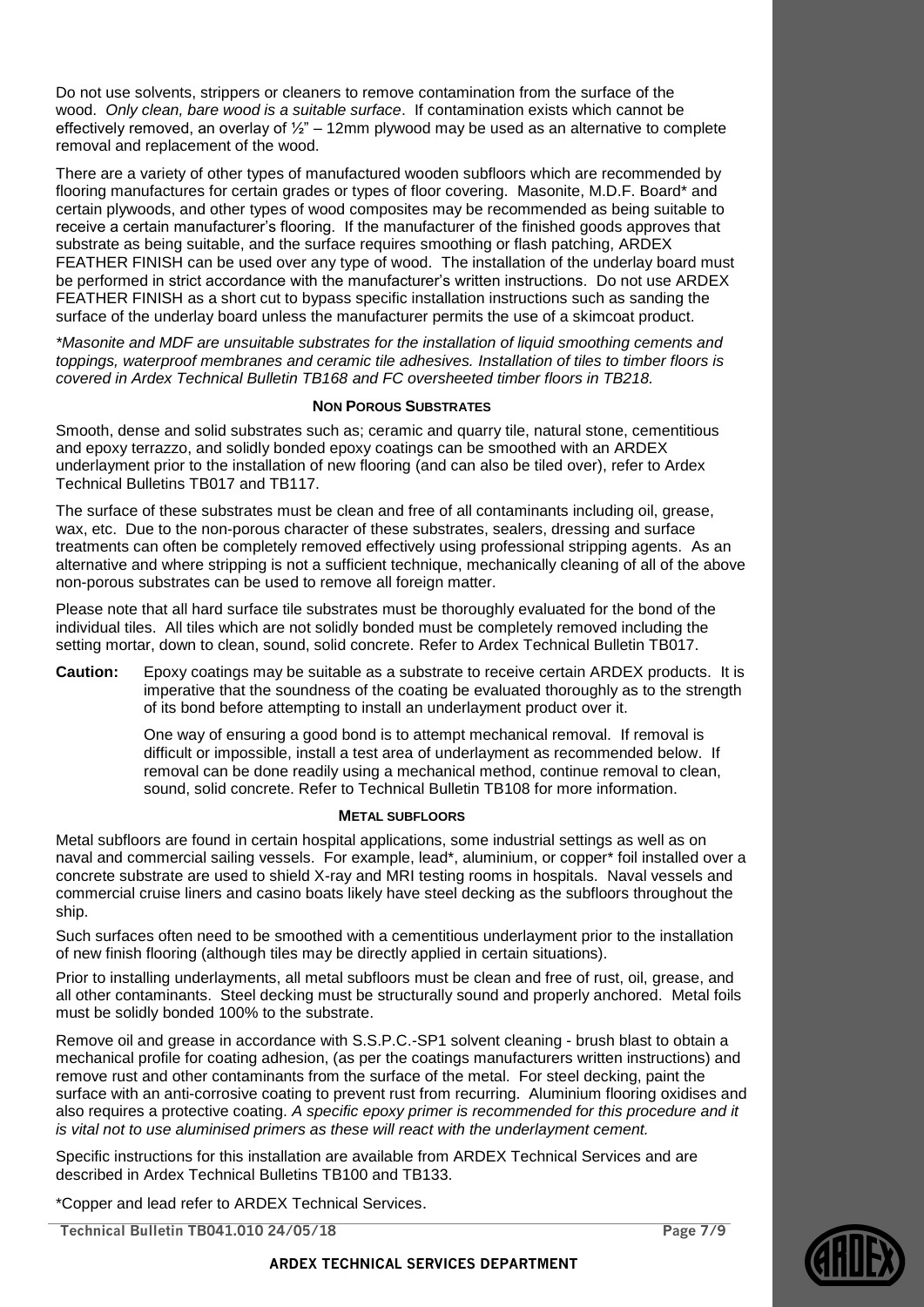#### **TEST AREAS**

Although we have presented a variety of substrate conditions and offered technical recommendations for each, we cannot anticipate every possible condition that a substrate may be found in. For this reason, we recommend that this guide be used as a general reference for preparing substrates to receive ARDEX products, and that a test installation be placed to ensure suitability.

Always install an adequate number of properly located test areas to including the finish flooring, to determine the suitability of the product for its intended use. As floor coverings vary, always contact and rely upon the floor-covering manufacturer for specific directives to include such requirements as maximum allowable moisture content, adhesive selection, and intended end use of the product.

Testing can also involve examination of the properties of the substrate, for example testing the tensile strength of a concrete or screed to see if complies with the product or standard requirements.



The above picture (from Winkler 2014) shows the basic methodology for conducting a tensile test for the strength of concrete. Ardex recommends that concrete have a tensile strength that exceeds 1.5MPa before applying a smoothing cement. Where a sand-cement or granolithic screed is the substrate, it must have a tensile strength of 1.5MPa and compressive strength of 20MPa (as per AS1884-2012). Weak substrates are a guaranteed source of problems.

#### **PRIMING**

Priming is an **integral** part of the flooring system and ARDEX supplies several types of primer depending on the application. The following is a general guideline.

NOTE: Priming is an integral part of the applied Ardex product system, but it is not intended to make up for poor surface preparation or a weak substrate. It is a myth that primers will fix all adhesion issues. Primers will normally bond to residues, and weak surface materials, but then when the unsound material releases from the substrate, the primer goes with it.

#### **Underlayments**

a) For clean and standard porous concrete surfaces the primers are:

ARDEX P51 diluted to 2:1 with water for normal applications

ARDEX MULTIPRIME for certain products

ARDEX WPM300 + broadcast sand (wet areas, external and special applications)

ARDEX WPM368 (wet areas)

ARDEX P9 diluted 1:1 with water for some situations

b) For timber and smooth, non-absorbent substrates such as ceramic and quarry tile, terrazzo, marble, burnished concrete and metal decking,

#### ARDEX P82

ARDEX P9 (for specific applications)

NOTE: When using ARDEX P82 with ARDEX K15, K12N, K120, K220 these underlayments must be mixed with ARDEX E25. *ARDEX K80, K301 and K1 shall not be used with P82*.

#### **Flooring adhesives (resilient and carpet)**

In some situations, the water based flooring adhesives can be used with ARDEX P51 primer diluted 1:2 with water.



**Technical Bulletin TB041.010 24/05/18 Page 8/9**